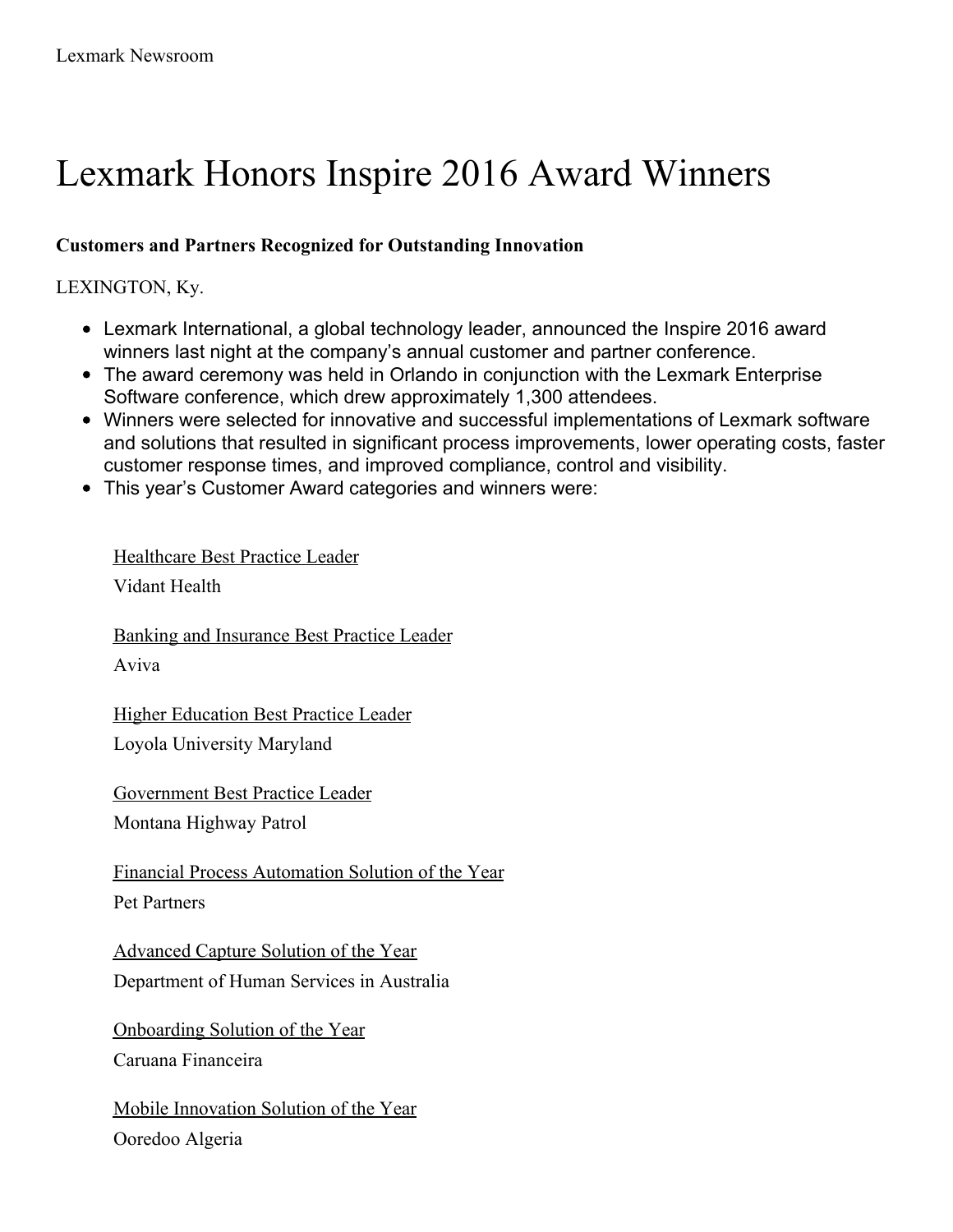Analytics & Process Intelligence Solution of the Year

Lagardère Travel Retail

Information Integration Solution of the Year Delta Dental of Colorado

First Mile Solution of the Year Colorado Housing and Finance Authority

Most Innovative Use of Lexmark Software of the Year **HealthPartners** 

This year's Partner Award categories and winners were:

TotalAgility Solution of the Year Lithe IT

Most Innovative Partner Solution iBridge Group

Industry Excellence Award EDM Group

OEM Software Provider of the Year Microsoft

Distribution Partner of the Year NewWave

New Partner of the Year

Avaap

Regional Partner of the Year – AMS Genus Technologies

Regional Partner of the Year – EMEA EOH

Regional Partner of the Year – APAC Nikoyo (HK) Limited

Global Partner of the Year Cerner